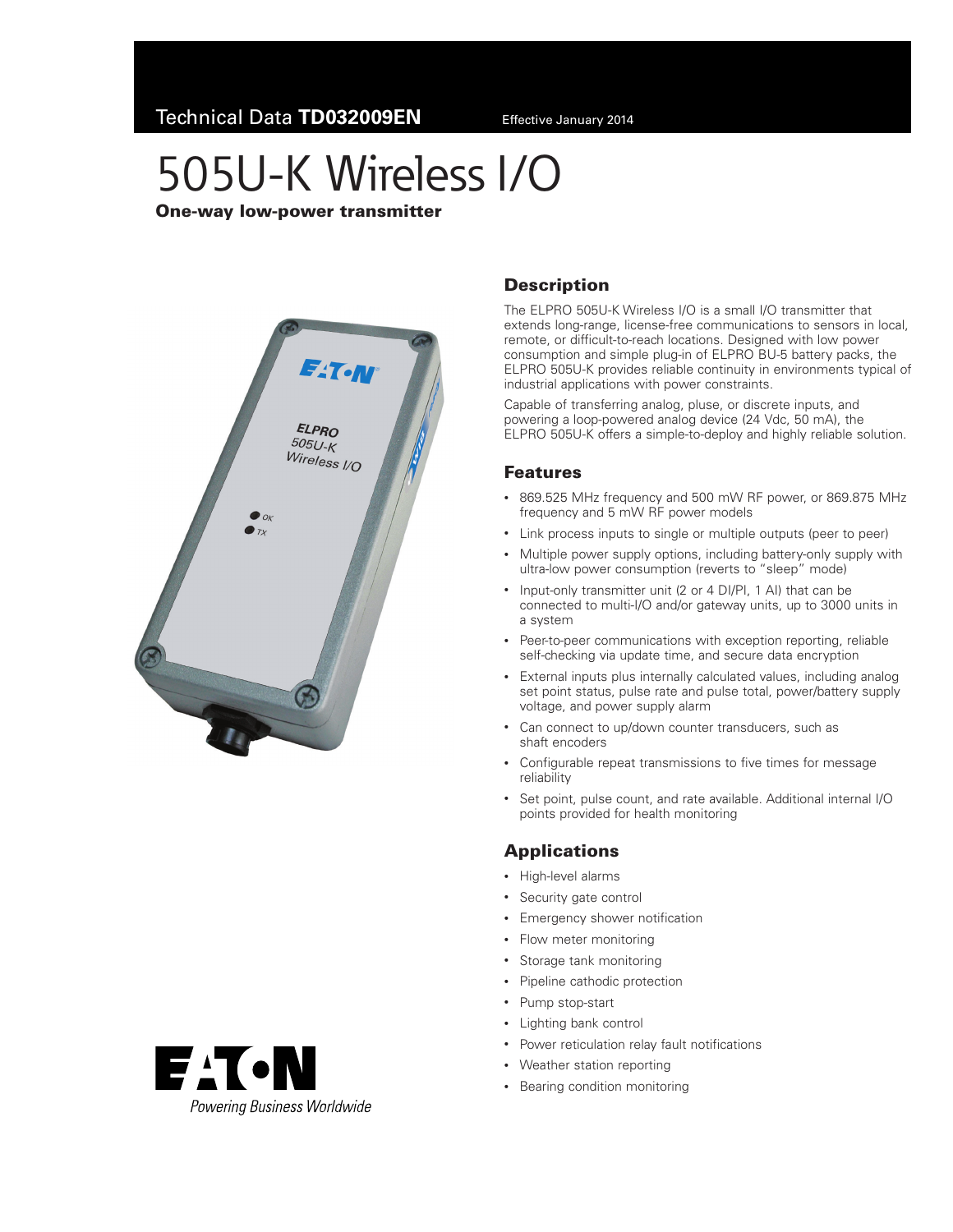## **Specifications**

| <b>SPECIFICATION</b>                     | <b>DESCRIPTION</b>                                                                                                                                                                                                          |  |  |
|------------------------------------------|-----------------------------------------------------------------------------------------------------------------------------------------------------------------------------------------------------------------------------|--|--|
| <b>Transmitter and Receiver</b>          |                                                                                                                                                                                                                             |  |  |
| Frequency                                | 868.525 MHz ①<br>869.875 MHz 2                                                                                                                                                                                              |  |  |
| Transmit power                           | 500 mW ①<br>$5 \text{ mW}$ (2)                                                                                                                                                                                              |  |  |
| Transmission                             | Frequency modulation (FM)                                                                                                                                                                                                   |  |  |
| Modulation                               | Digital frequency shift key (DFSK)                                                                                                                                                                                          |  |  |
| Channel spacing                          | 250 kHz                                                                                                                                                                                                                     |  |  |
| Data rate                                | 19.2 kbps with forward error correction                                                                                                                                                                                     |  |  |
| Range (LoS)                              | 6.2 miles (10 km) @ 500 mW ① ③ EIRP<br>0.62 miles (1 km) @ 5 mW @ 3 EIRP                                                                                                                                                    |  |  |
| Antenna connector                        | Female SMA standard polarity<br>Internal gas discharger arrestor protection                                                                                                                                                 |  |  |
| <b>Input and Output</b>                  |                                                                                                                                                                                                                             |  |  |
| Digital inputs                           | TTL voltage 0–1.5 Vdc (on), 3.5–13 Vdc (off)<br>Surge protected, not isolated, voltage-free/NPN contacts<br>2 DI (external, status)                                                                                         |  |  |
| Analog inputs                            | 0-24 mA or 0-10V (selectable, over range indication 0-25 mA)<br>Floating differential inputs, common mode voltage 27V<br>Resolution 12-bit, accuracy <0.1%<br>24 Vdc @ 50 mA for external loops provided                    |  |  |
| Pulse inputs                             | As per digital input specifications above<br>Maximum pulse rate 10 kHz (50 kHz possible on PI1 using a<br>configurable divider)<br>Pulse width minimum 0.2 ms, volt-free contacts 300 Hz<br>2 PI (pulse total, count, rate) |  |  |
| <b>Serial Port</b>                       |                                                                                                                                                                                                                             |  |  |
| <b>RS-232</b>                            | 9-pin DB-9 female connector (use for programming only)                                                                                                                                                                      |  |  |
| Data rate (bps)                          | 9600 bps                                                                                                                                                                                                                    |  |  |
| Serial settings                          | 8 data bits, 1 stop, no parity                                                                                                                                                                                              |  |  |
| <b>Protocols and Configuration</b>       |                                                                                                                                                                                                                             |  |  |
| System address                           | Configurable system address                                                                                                                                                                                                 |  |  |
| Protocols supported                      | ELPRO WIBnet™ up to four retries, CRC error checking                                                                                                                                                                        |  |  |
| User configuration                       | E-series configuration utility                                                                                                                                                                                              |  |  |
| Configurable<br>parameters               | Individual I/O mappings, analog and digital debounce, update<br>time, analog set points, and sensitivities                                                                                                                  |  |  |
| Security                                 | 64-bit encryption on radio                                                                                                                                                                                                  |  |  |
| <b>LED Indication and Diagnostics</b>    |                                                                                                                                                                                                                             |  |  |
| <b>LED</b> indication                    | OK/active, TX/link<br>Refer to product manual for further information                                                                                                                                                       |  |  |
| Reported diagnostics                     | $1/0$ status                                                                                                                                                                                                                |  |  |
| General                                  |                                                                                                                                                                                                                             |  |  |
| Size                                     | 6.7" x 2.5" x 1.4" (170 mm x 64 mm x 36 mm)                                                                                                                                                                                 |  |  |
| Housing                                  | Powder-coated aluminum                                                                                                                                                                                                      |  |  |
| Mounting                                 | Panel mount/connector and cable lead                                                                                                                                                                                        |  |  |
| <b>Terminal blocks</b>                   | Weatherproof connector with 3.2' (1m) lead                                                                                                                                                                                  |  |  |
| Temperature rating                       | $-40$ to +140°F (-40 to +60°C)                                                                                                                                                                                              |  |  |
| Humidity rating                          | 0-99% RH noncondensing                                                                                                                                                                                                      |  |  |
| Weight                                   | 1 lb (500q)                                                                                                                                                                                                                 |  |  |
| Power Supply                             |                                                                                                                                                                                                                             |  |  |
| Nominal supply                           | 6 to 30 Vdc, under/over voltage protection<br>9 Vdc battery supply                                                                                                                                                          |  |  |
| Average current draw                     | 10 mA @ 12 Vdc (idle) + analog loop 2 (internally generated,<br>24 Vdc/50 mA<br>Sleep mode 140 µA                                                                                                                           |  |  |
| Transmit current draw                    | 300 mA @ 12 Vdc                                                                                                                                                                                                             |  |  |
| Battery (optional<br><b>ELPRO BU5-2)</b> | 6 x AA alkaline batteries 9V, up to 1.4-year service life<br>depending on input configuration<br>Enclosure specifications as per 505U-K enclosure<br>Temperature dependent on battery type used                             |  |  |

| <b>SPECIFICATION</b> | <b>DESCRIPTION</b>             |
|----------------------|--------------------------------|
| Compliance           |                                |
| <b>EMC</b>           | CE: EN 301 489                 |
| RF (radio)           | EN 300 220: AS 4268.2: AS 3548 |
| Safety               | IEC 60950 (RoHS compliant)     |
|                      |                                |

**Note:** Specifications are subject to change.

<span id="page-1-2"></span><span id="page-1-1"></span><span id="page-1-0"></span>

| 10 869.525 MHz available only at 500 mW | <b>3</b> Typical maximum line-of-sight range (check        |  |
|-----------------------------------------|------------------------------------------------------------|--|
| 2 869.875 MHz available only at 5 mW    | country regulations, single hop, repeaters<br>will extend) |  |

## **Accessories**

| <b>PRODUCT CODE</b>        | <b>DESCRIPTION</b>                                                                         | <b>DATA SHEET</b>                      |
|----------------------------|--------------------------------------------------------------------------------------------|----------------------------------------|
| Antennas - 900MHz          |                                                                                            |                                        |
| DG800-1/5                  | Whip antenna, SMA male, angle bracket,<br>-2 dBi gain, 3' (1m) or 16.4' (5m) coaxial cable | TD032046EN                             |
| WH900-SMA                  | Whip antenna, SMA male, -2 dBi gain                                                        | TD032045EN                             |
| CFD890EL                   | Dipole antenna, SMA male, mounting bracket,<br>2 dBi gain, 16' (5m) coaxial cable          | TD032048EN                             |
| SG900EL                    | Collinear antenna, N-type female, 5 dBi gain                                               | TD032049EN                             |
| SG900-6                    | Collinear antenna, N-type female, 8 dBi gain                                               | TD032050EN                             |
| YU6-870                    | Yagi antenna, N-type female, 9 dBi gain                                                    | TD032042EN                             |
| YU16-870                   | Yagi antenna, N-type female, 15 dBi gain                                                   | TD032051EN                             |
| <b>Cables</b>              |                                                                                            |                                        |
| CC3/10/20-SMA/BNC          | Coaxial cable kit, 9.8' (3m)/32' (10m)/65' (20m),<br>N-type to N-type, SMA male/BNC male   | TD032019EN<br>TD032020EN<br>TD032021EN |
| CCTAIL-SMA-F/M             | Coaxial cable tail, 24" (600 mm), SMA to<br>N-type female/male                             | TD032023EN                             |
| CCTAIL-BNC-F/M             | Coaxial cable tail, 24" (600 mm), BNC to<br>N-type female/male                             | TD032022EN                             |
| SER-DB9                    | Serial RS-232 cable, DB-9 male to DB-9<br>female, straight through                         | TD032026EN                             |
| <b>Surge Diverters</b>     |                                                                                            |                                        |
| CSD-SMA-2500               | SMA surge diverter for use with<br>CC10/CC20-SMA                                           | TD032030EN                             |
| CSD-N-6000                 | Coaxial surge diverter, bulkhead N female to<br>N female                                   | TD032031EN                             |
| MA15/D/1/S1<br>MA15/D/2/S1 | Power supply surge diverter, 110 Vac/15A<br>Power supply surge diverter, 240 Vac/15A       | TD032029EN                             |
| <b>IOP32D</b>              | Signal surge diverter, 2 x 2-wire/1 x 4-wire                                               | TD032032EN                             |
| <b>Power Supplies</b>      |                                                                                            |                                        |
| <b>BU5-2</b>               | IP66 battery pack                                                                          | TD032035EN                             |
| PS-DINAC-12DC-OK           | DIN rail power supply, 100-250 Vac, 12 Vdc/2.5A                                            | TD032033EN                             |
| PSG60                      | DIN rail power supply, 85-264 Vac, 24 Vdc/2.5A                                             | TD032034EN                             |
| <b>Mounting Brackets</b>   |                                                                                            |                                        |
| <b>BR-YAGI-KIT</b>         | Mounting bracket kit for Yagi antenna                                                      | TD032072EN                             |
| BR-COL-KIT                 | Mounting bracket kit for collinear antenna                                                 | TD032071EN                             |

## **Ordering**

| <b>PRODUCT CODE</b> | <b>DESCRIPTION</b>                              | <b>FREQUENCY</b> | <b>RF POWER</b> |
|---------------------|-------------------------------------------------|------------------|-----------------|
| 505U-K-868-5M       | Transmit only, 2DI, 1 AI,<br>6-30 Vdc external  | 869.875 MHz      | $5 \text{ mW}$  |
| 505U-K-868-500M     | Transmit only, 2 DI, 1 AI,<br>6-30 Vdc external | 869 525 MHz      | 500 mW          |

**Note:** Specifications are subject to change.